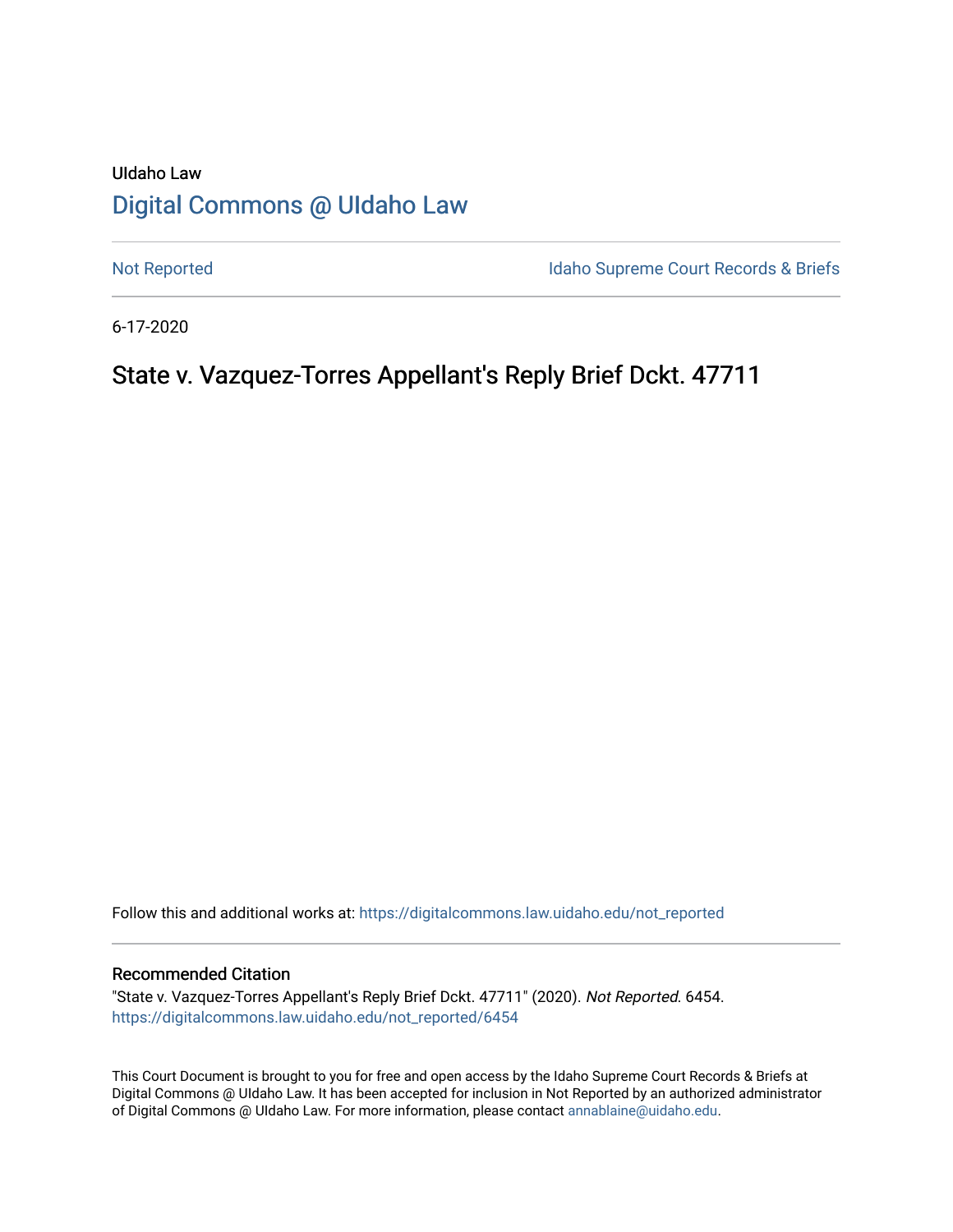Electronically Filed 6/17/2020 6:05 PM Idaho Supreme Court Melanie Gagnepain, Clerk of the Court By: Brad Thies, Deputy Clerk

### IN THE SUPREME COURT OF THE STATE OF IDAHO

STATE OF IDAHO,

Plaintiff/Respondent,

vs.

JACOBO VAZQUEZ-TORRES,

Defendant/Appellant.

Supreme Court No. 47711-2020

Twin Falls County District Court Case No.: CR42-18-l 1902

### APPELLANT'S REPLY BRIEF

## APPEAL FROM THE DISTRICT COURT OF THE FIFTH JUDICIAL DISTRICT

# HONORABLE BENJAMIN J. CLUFF, DISTRICT JUDGE PRESIDING

Grant Loebs Twin Falls County Prosecuting Attorney Twin Falls County Courthouse P.O. Box 126 Twin Falls, ID 83303-0126

Attorneys for Plaintiff/ Appellant

Michael D. Danielson BENOIT, ALEXANDER & MOLLERUP, PLLC P.O. Box 366 Twin Falls, ID 83303-0366

Attorneys for Defendant/Appellant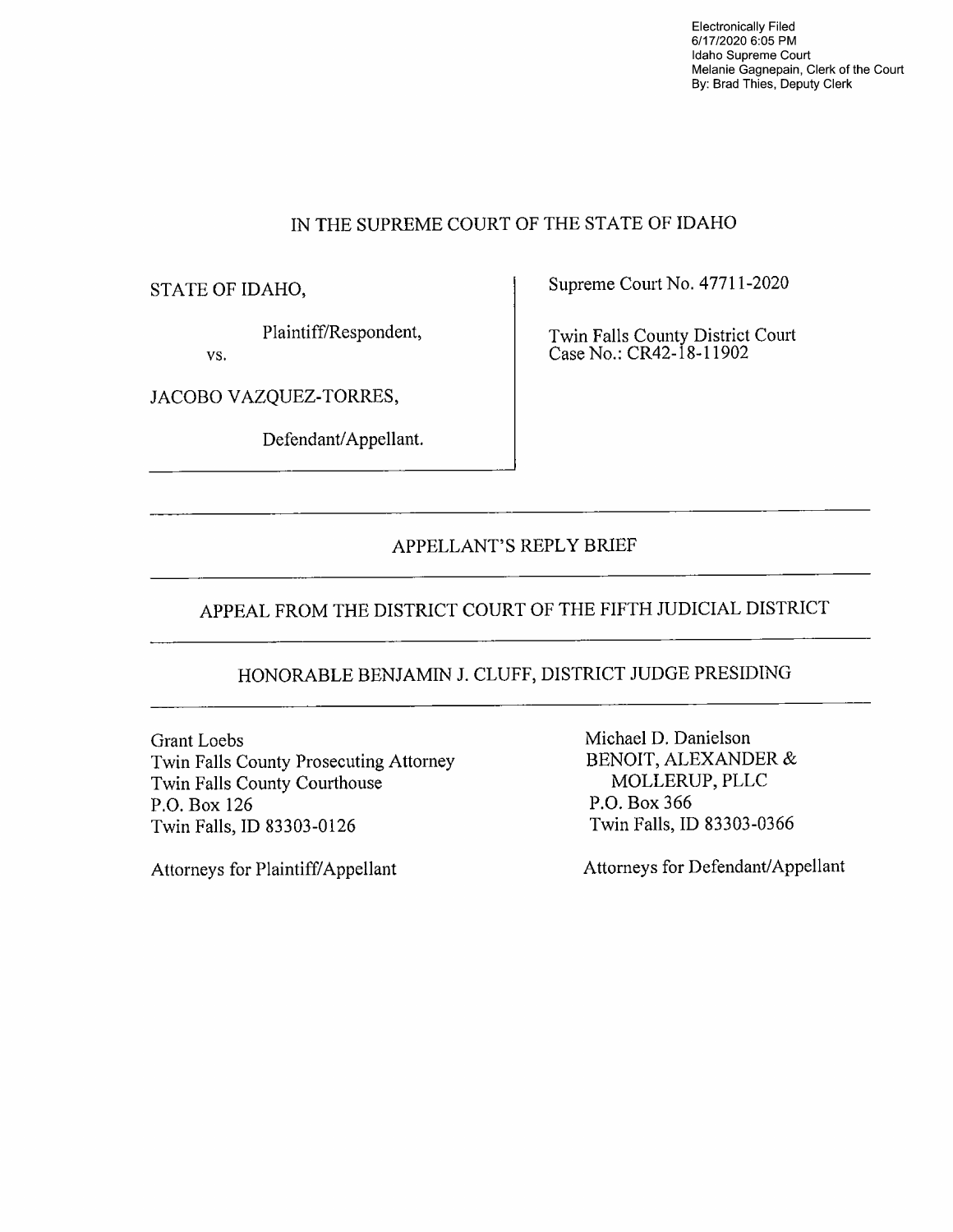# **TABLE OF CONTENTS**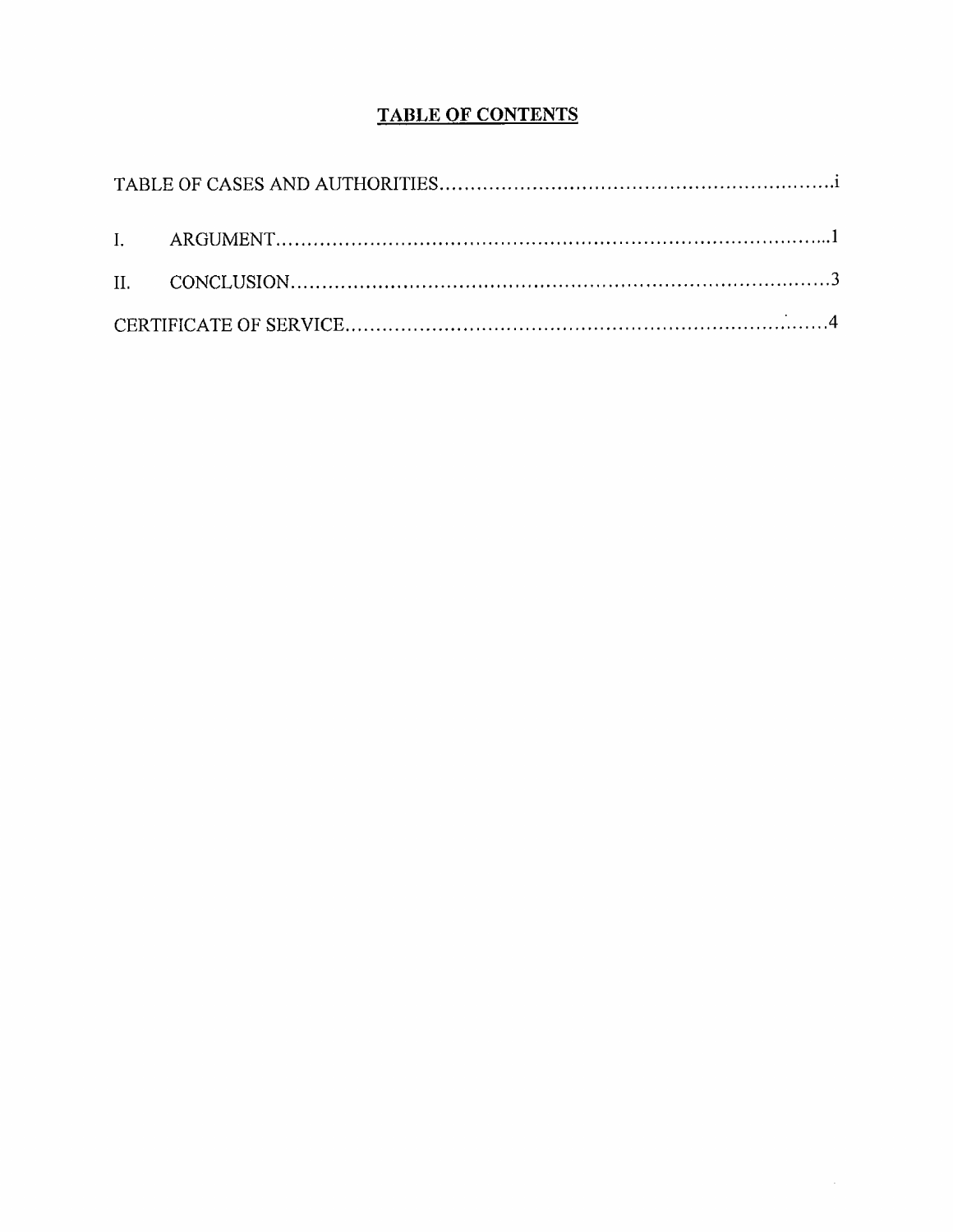# **TABLE OF CASES AND AUTHORITIES**

## **Cases**

| State v. Adams |  |
|----------------|--|
|                |  |
| State v. Tryon |  |
|                |  |

 $\mathcal{L}^{\text{max}}_{\text{max}}$  and  $\mathcal{L}^{\text{max}}_{\text{max}}$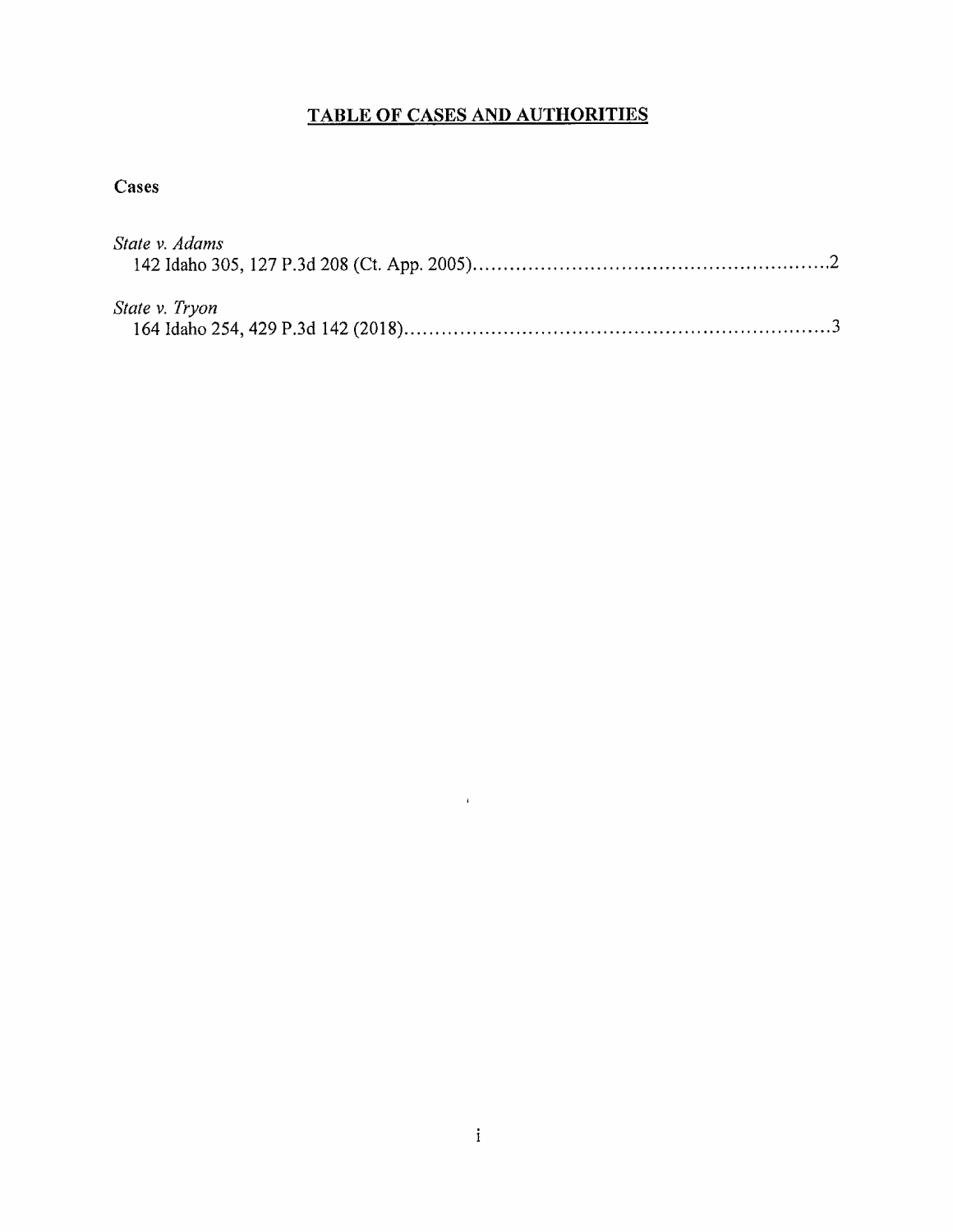Appeal from the District Court of the Fifth Judicial District of the State of Idaho, in and for Twin Falls County, Honorable Benjamin J. Cluff, presiding.

### I. **ARGUMENT**

The Appellant has argued in this case that there was insufficient evidence presented at trial upon which a reasonable jury can have concluded, beyond a reasonable doubt, that Jacobo Vazquez-Torres ("Vazquez-Torres") was guilty of Excessive DUI. Specifically, Appellant believes that insufficient evidence was presented to establish that he was driving or in actual physical control of the vehicle.<sup>1</sup> In its *Respondent's Brief*, the State argues that the following is sufficient circumstantial evidence upon which to uphold Vazquez-Torres' conviction: ( 1) that three witnesses testified that they saw Vazquez-Torres either near or leaning into the passenger door of the vehicle, (2) that those witnesses testified that they didn't see anybody else inside or near the vehicle, and (3) that an officer testified that the vehicle was registered to a woman with the same last name as Appellant. *Respondent's Brief,* pp. 5-7. Appellant maintains that this evidence, by itself, is insufficient upon which to base a conviction.

Three factors were made clear at trial. First, nobody looked in the vehicle to see if there was anyone else present. The three women/witnesses admitted that they never got out of their vehicles and the officers that testified admitted that they drove by without stopping because they were eager to confront and detain Vazquez-Torres. Second, nobody knew how long the vehicle in question had been present on the side of the road. Nobody testified that they had seen it in motion. Nobody testified that they had seen it stop. Nobody testified that they had felt the hood to determine if it was warm. Third, nobody knew if the vehicle was operable. Neither the three women/witnesses nor the officers that testified claimed that they ever saw the vehicle in motion,

<sup>&</sup>lt;sup>1</sup> Appellant is not challenging the sufficiency of the evidence presented at trial that he was intoxicated. APPELLANT'S REPLY BRIEF-I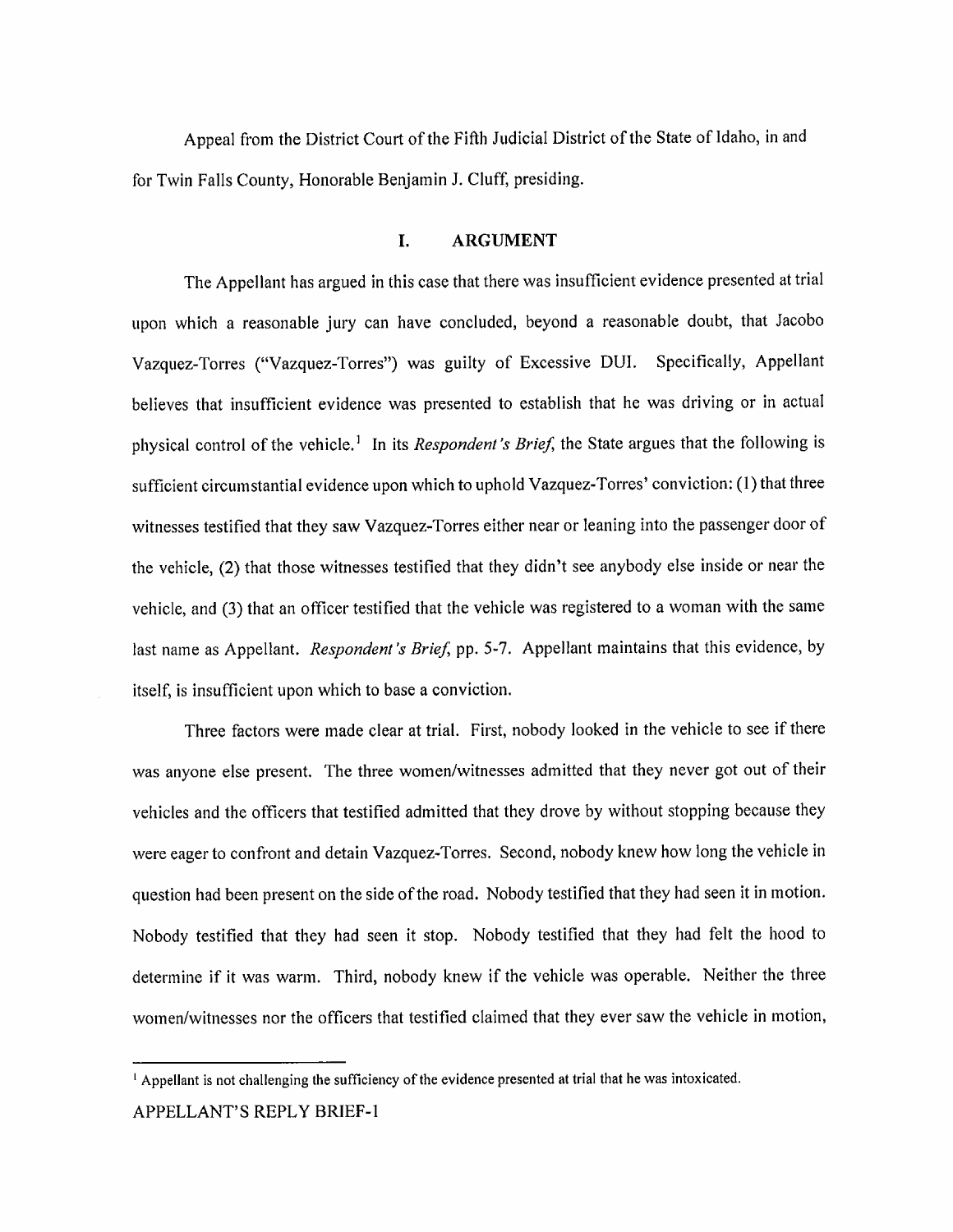saw the vehicle with the motor running, or had any knowledge regarding its ability to be driven. Nobody at trial testified that the keys were found in the ignition, in the car, or on Vazquez-Torres's person.

Therefore, the jury was asked to find, beyond a reasonable doubt, that Vazquez-Torres had driven or was in actual physical control of a motor vehicle, because he was the only individual seen in close proximity to a vehicle (by people that never got out of their vehicles and conducted a search), that may or may not have been operable, that may have been at that particular location for multiple hours or even longer, that was registered to someone to whom he may have been related. That is it.

In *State* v. *Adams,* 142 Idaho 305, 127 P.3d 208 (Ct. App. 2005), Idaho's Court of Appeals held that in order to find that an individual is driving or in actual physical control of a motor vehicle, for purposes of Idaho's DUI statute, the vehicle must be capable of control, operable, or reasonably capable of being rendered operable. *Adams,* 142 Idaho at 308, 127 P.3d at 211. The *Adams* Court went on to recognize that

[b ]ecause most DUI stops occur as a result of an officer's observation of erratic driving, we expect that cases where the operability of the vehicle is at issue will be rare. In those few cases where the vehicle is at rest when first observed by an officer, any question whether the vehicle is disabled will often be resolved by a few questions from the officer to occupants concerning the vehicle's condition and how and when it arrived at its present location. When there is evidence from which a fact-finder could sensibly conclude that the vehicle was reasonably capable of being rendered operable, the issue is for the jury.

*Id.* Here, the jury was never provided with any such information. Instead, the jury was asked to speculate that the car was operable, speculate that Vazquez-Torres possessed keys to the vehicle, and speculate that he had driven it—based on nothing more than his proximity to the vehicle and his last name. While it is true that a conviction can be based solely on circumstantial evidence, a jury must still be presented with "evidence that meets the standard of proof beyond a reasonable

### APPELLANT'S REPLY BRIEF-2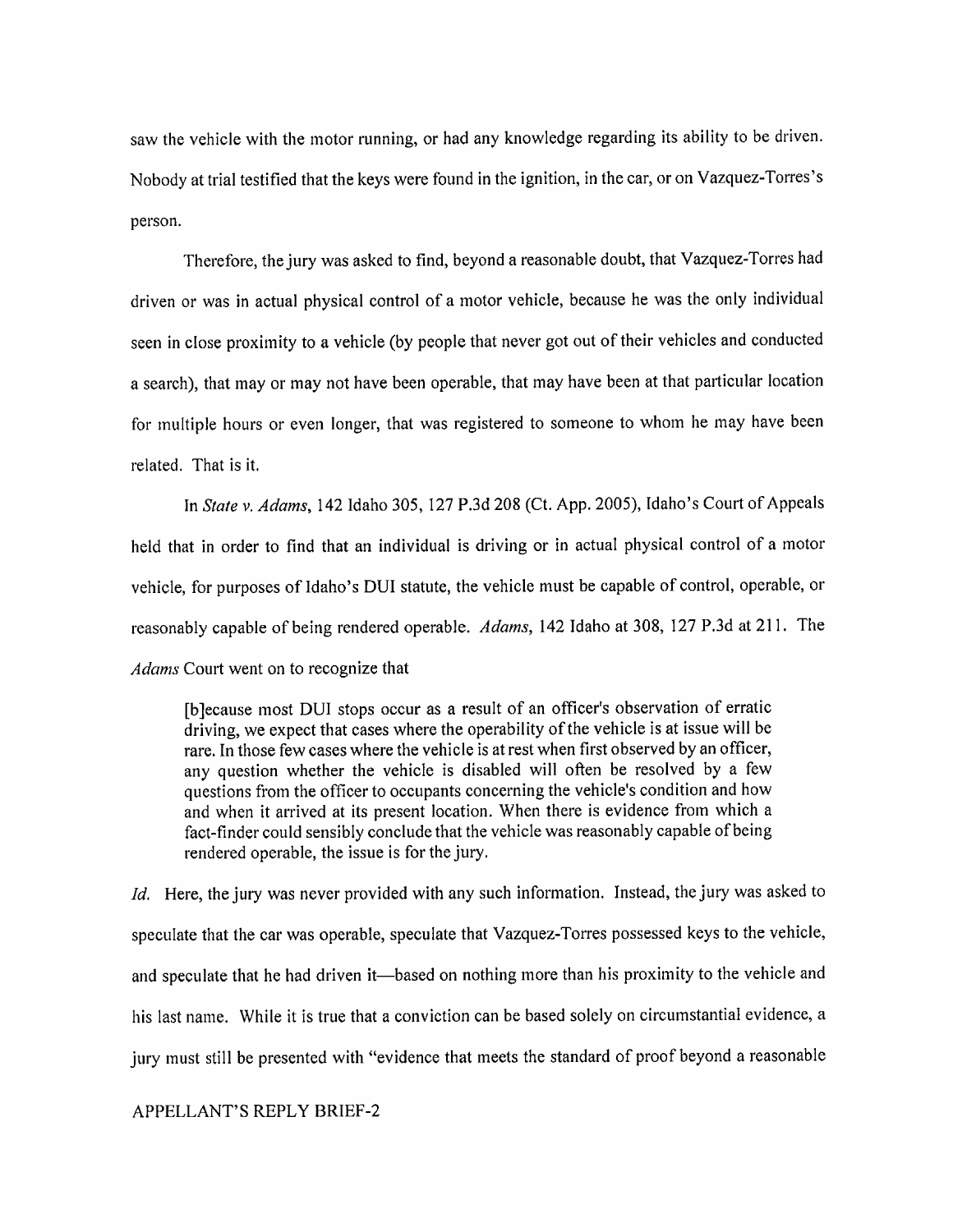doubt." *State v. Tryon,* 164 Idaho 254, 258, 429 P.3d 142, 146 (2018). The evidence that was presented at Vazquez-Torres's trial falls short of meeting that burden. Therefore, his conviction should be overturned.

### II. **CONCLUSION**

At trial, the State failed to provide evidence regarding how long the vehicle in question had been at the location and whether or not the vehicle was operable or reasonably capable of being rendered operable. They failed to provide evidence placing Vazquez-Torres behind the wheel of that vehicle or with the keys necessary to operate it. Instead, they presented evidence that he was seen leaning into the passenger side of the vehicle and then walking away, that nobody else was seen near the vehicle, and that he and the female owner of the vehicle shared the same last name. This evidence was insufficient for a reasonable or rational jury to determine, beyond a reasonable doubt, that Vazquez-Torres had driven or been in actual physical control of the vehicle while intoxicated.

DATED this 17<sup>th</sup> day of June, 2020.

#### BENOIT, ALEXANDER & MOLLERUP, PLLC

, Digitally signed by Michael D. Michael D. Danielson Danielson By **bate: 2020.06.17 17:53:10 -06'00'** 

Michael D. Danielson Attorneys for Defendant/ Appellant

#### APPELLANT'S REPLY BRIEF-3